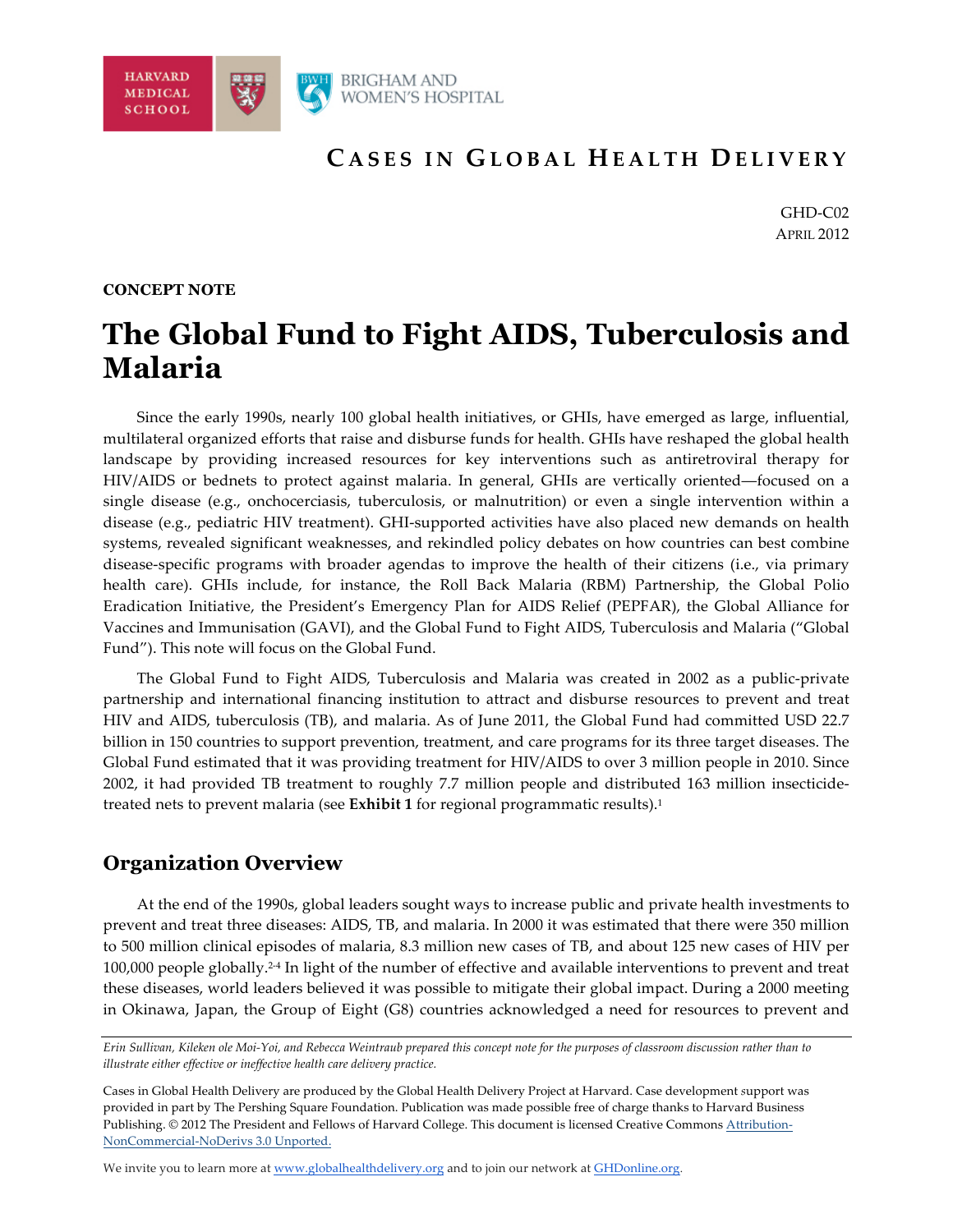treat the three diseases, and a group of African leaders echoed this need at a summit held in Abuja, Nigeria, in April 2001. At the Abuja meeting, former United Nations Secretary General Kofi Annan called for the creation of a global fund to channel resources; in June 2001 a United Nations General Assembly Special Session on AIDS committed to creating such a fund. The G8 endorsed the fund's creation during a meeting in Genoa in July 2001 and helped to finance the fund. A permanent Secretariat was established in January 2002 and in April 2002 the Global Fund Board approved the first round\* of grants, totaling USD 378 million to 31 countries.

Prior to the formation of the Global Fund, there was no multilateral investor for health. The Global Fund was unique in that its funding process required coordination between governments, civil society, the private sector, and communities affected by disease. The Global Fund's grant structure was designed to promote country ownership and performance-based funding. Using a performance-based financing model, the Global Fund provided financing on the condition that verifiable results or targets were achieved.

#### *Financing*

Donations from the G8 countries financed the Global Fund, with the United States being the largest donor (see **Exhibit 2** for contributions of top 20 donors). Pledges from donor governments represented 95% of all commitments to the Global Fund since its creation in 2002. From 2002 to 2015, 54 donor governments pledged USD 28.3 billion to the Global Fund, of which USD 17.2 billion had been disbursed by May 2011.1 Pledges from the private sector and from innovative financing initiatives, such as UNITAID,† which raises funds from a levy on airline tickets, constituted the remaining 5% (or USD 1.6 billion) of funding pledged to the Global Fund.

The Global Fund's priorities included high standards of accountability and transparency. Global Fund– supported programs are provided with initial funding based on the quality of the application the Country Coordinating Mechanism (CCM; described on page 3) submits. Global Fund grants typically span five years and are disbursed in two phases: Phase 1 and Phase 2. Phase 1 covers a two-year period, and Phase 2 usually spans a three-year period. The initiation of Phase 2 funding is contingent on the country's demonstrated ability to manage its Phase 1 funds and achieve its performance targets. The country proposes its performance targets during the grant application process, and the Global Fund approves them prior to signing the grant agreement, thereby ensuring that performance targets are appropriate to the country context and any programmatic constraints. Over the course of each phase, funds are usually disbursed every three to six months.<sup>5-8</sup>

The Global Fund developed its system of performance-based funding to:<sup>1</sup>

- ♦ Link funding to the achievement of country-owned objectives and targets
- ♦ Ensure that money is spent on delivering services for people in need
- ♦ Provide incentives for grantees to focus on programmatic results and timely implementation

 $\overline{a}$ 

<sup>\*</sup> The Global Fund periodically issues a call for proposals, and each call constitutes a "round" of funding. For each round of funding, the Global Fund produces a proposal form, guidelines for applicants, and other supporting documentation.

<sup>†</sup> In 2006, Brazil, Chile, France, Norway, and the United Kingdom decided to create an international drug-purchasing facility financed with sustainable and predictable resources. The initiative was given the name UNITAID, and a tax on airline tickets was chosen as the most appropriate means of providing sustainable funding. UNITAID was officially launched on September 19, 2006, in New York at the opening session of the United Nations General Assembly. UNITAID provides a sustained and strategic market intervention that aims both to decrease the price of medicines for priority diseases and to increase the supply of drugs and diagnostics.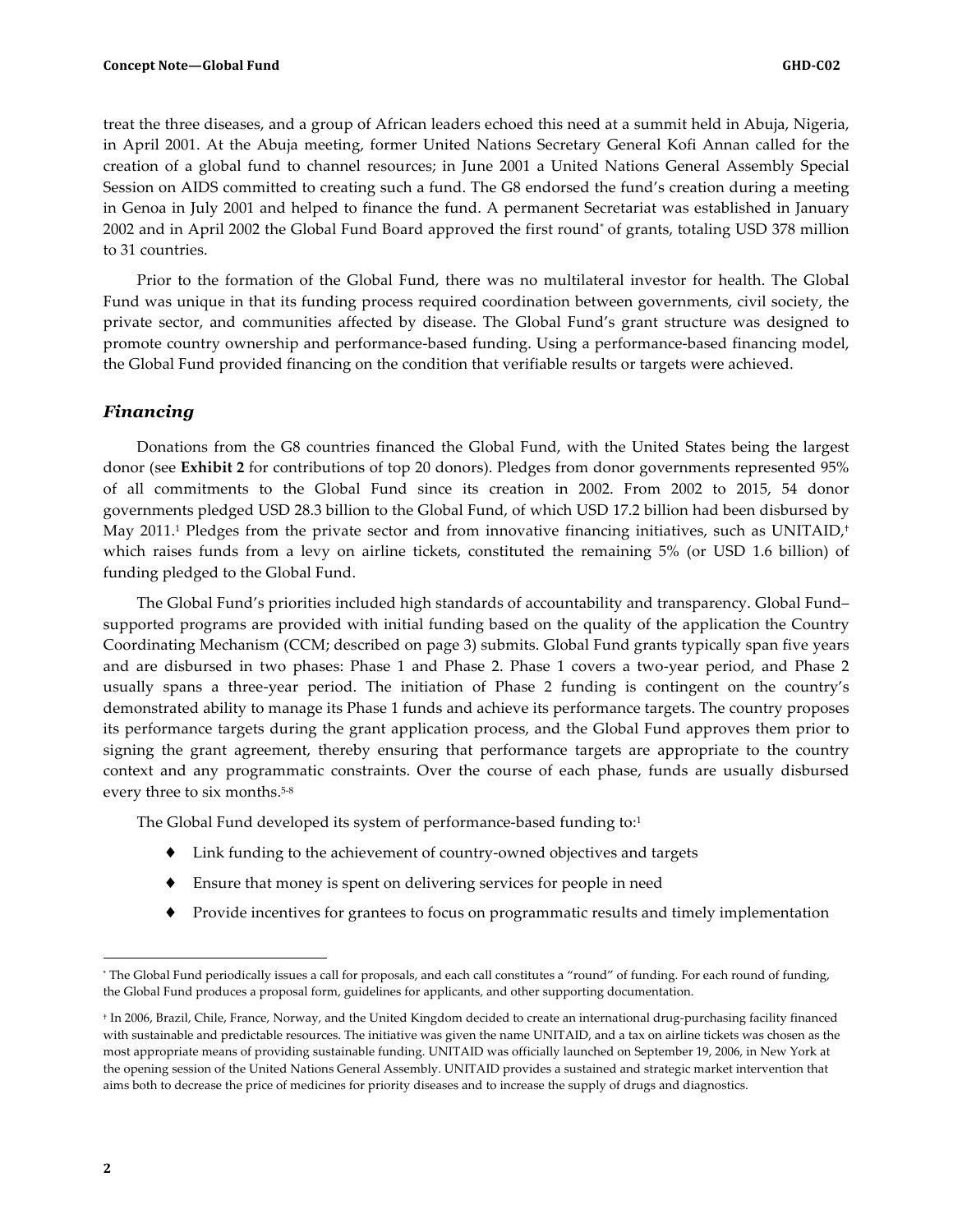- ♦ Encourage learning to strengthen capacities and improve program implementation
- ♦ Invest in measurement systems and promote the use of evidence for decision making
- ♦ Provide a tool for grant oversight and monitoring within countries and by the Global Fund Secretariat
- ♦ Free up committed resources from nonperforming grants for reallocation to programs where results can be achieved

#### *Structure8, 9*

Several specialized administrative bodies help oversee the Global Fund, including the Global Fund Board and Board committees, the Global Fund Secretariat, the Technical Review Panel, the Technical Evaluation Reference Group, the Office of the Inspector General, and the Partnership Forum. The Global Fund Board governs the organization and includes members from donor  $\dagger$  and recipient country governments, non-governmental organizations, the private sector, and people affected by HIV, TB, and malaria. There are four standing Board committees: Policy and Strategy, Portfolio and Implementation, Ethics and Finance, and Audit. These committees are responsible for advising the Board members and developing policies for their review.

The Secretariat manages daily operations such as fundraising, grant management, and administrative support. The Technical Review Panel, composed of international development and disease experts, evaluates the technical merits of every Global Fund grant proposal. The Technical Evaluation Reference Group provides advice regarding monitoring and evaluation. In order to ensure compliance with Global Fund policies, the Office of the Inspector General provides independent oversight of recipient countries and Secretariat activities. The Partnership Forum comprises a wide variety of global stakeholders that develop recommendations on Global Fund strategy, policy, and practice and provide feedback on the Global Fund's progress (see **Exhibit 3** for Global Fund-supported program results against 2010 targets).

Regionally focused Fund Portfolio Managers are based in Geneva and liaise with stakeholders in recipient countries. The Global Fund Secretariat does not have a presence at the country level. Instead, it created a system to administer and oversee its grants via the Country Coordinating Mechanism (CCM), Principal Recipient(s) (PR), and Local Fund Agents (LFAs; see **Exhibit 4** for key actors and their roles in the Global Fund's performance-based financing).

#### **Country Coordinating Mechanism**

 $\overline{a}$ 

The Global Fund "strongly encourages" countries to establish a multisectoral Country Coordinating Mechanism (CCM) to prepare and submit funding proposals, identify grant recipients, and monitor the implementation of grant-financed programs (see **Exhibit 5** for a detailed description of the Global Fund's grant application and approval process). The structure of the CCM is intended to encourage collaboration between the government, private sector, multilateral and bilateral agencies, academic institutions, civil society, and people living with HIV/AIDS, TB and, malaria while ensuring local ownership and participatory decision making. CCM members may be from organizations that are sub-recipients of Global Fund funding. Although CCMs are independent bodies, they must meet a number of Global Fund requirements before submitting applications.10 The CCM's primary responsibilities include coordinating

<sup>‡</sup> Of the 20 Board members with voting rights, eight represent donor government constituencies.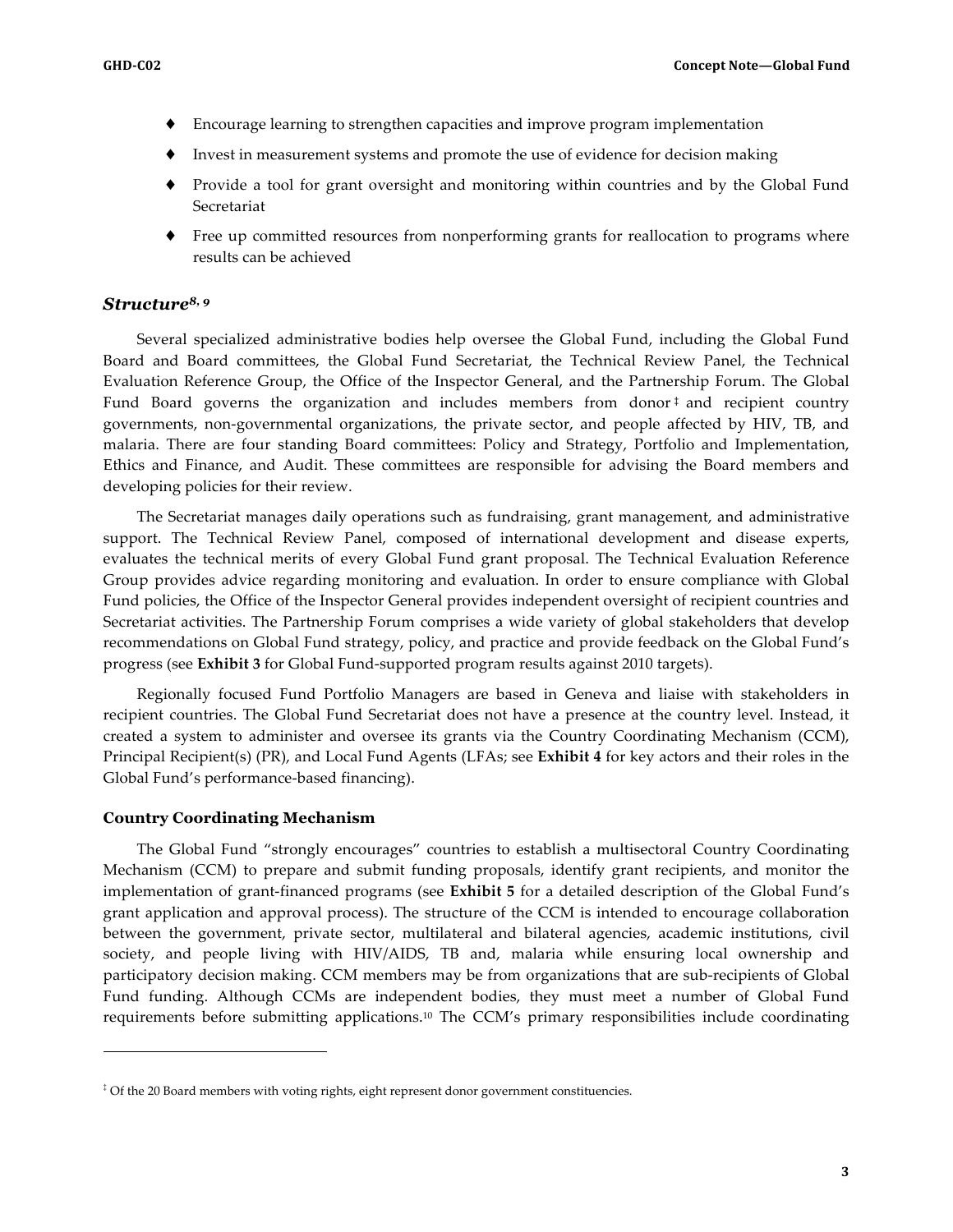proposal development, nominating a PR for each grant, overseeing grant implementation, approving any adjustments to the grant, and ensuring effective linkages between the Global Fund-supported programs and broader national health programs. It is important to note that the PR, not the CCM, handles the Global Fund financing.

#### **Principal Recipient and Sub-Recipient(s)**

The CCM designates one or multiple PR(s) to manage Global Fund grant implementation. Depending on the country, the CCM and/or the PR select the sub-recipients. The PR creates a work plan and budget based on the grant proposal and signs the final legal contract (Grant Agreement) with the Global Fund. The Grant Agreement includes the program description, budget summary, and a list of performance indicators and targets. These indicators and targets allow the PR and the Global Fund to assess performance for multiple reporting periods throughout the grant's lifetime. The Global Fund disburses the grant money to the PR(s), which then distribute funding to the sub-recipients. The PRs disburse Global Fund financing to sub-recipient organizations that implement prevention, care, and treatment programs. The PR oversees the sub-recipients' activities and submits program updates and disbursement requests to the Local Fund Agents (described below) for each 3–6 month reporting period.10

#### **Local Fund Agent**

The Global Fund's performance-based funding system requires close monitoring of grant performance to ensure funding is disbursed only to grantees that demonstrate effective grant management and implementation. Because the Global Fund does not have in-country offices, it hires LFAs, which are selected through a competitive bidding process. As in-country monitors, they assess the PR's capacity to implement grants, track and verify recipients' performance reports, and communicate regularly with the Global Fund Portfolio Manager in Geneva. The LFA, however, cannot act as an agent of the Global Fund and is therefore not permitted to represent the Global Fund's views or make decisions concerning grants. As of 2011, the international accounting firms of PricewaterhouseCoopers (renamed as PwC in 2011) and KPMG as well as the Swiss Tropical and Public Health Institute (Swiss TPH) and the United Nations Office for Project Services (UNOPS) provided the majority of the LFA services for the Global Fund.<sup>11</sup>

#### **Successes and Challenges from the Country Perspective**

Countries' successes and challenges with the Global Fund were documented in studies commissioned by the World Health Organization, the Global Fund, and UNAIDS in 2009 and 2010.5-9 Recipient countries often credited Global Fund resources with acting as a catalyst for Ministries of Health to increase the commitment to and investment in HIV, TB and malaria. Countries generally acknowledged that the Global Fund helped them to increase the health workforce and access to medications, particularly antiretrovirals. The Global Fund also had an impact outside of the target disease areas, typically in terms of improving laboratory capacity and elevating the importance of accurate data collection and reporting. In some countries the Global Fund significantly impacted the scale-up of preventing mother-to-child transmission (PMTCT) services and enabled civil society to increase its advocacy and prevention activities.

Countries that have received Global Fund finances also encountered a number of challenges with the Global Fund's grant structure and process. In particular, the studies showed that a number of recipient countries found the structure and function of the CCM challenging. Frequently, informants stated that the creation of a CCM was not in line with their country's policies, and often the CCM was a parallel structure to other coordinating bodies that existed within the country's health system.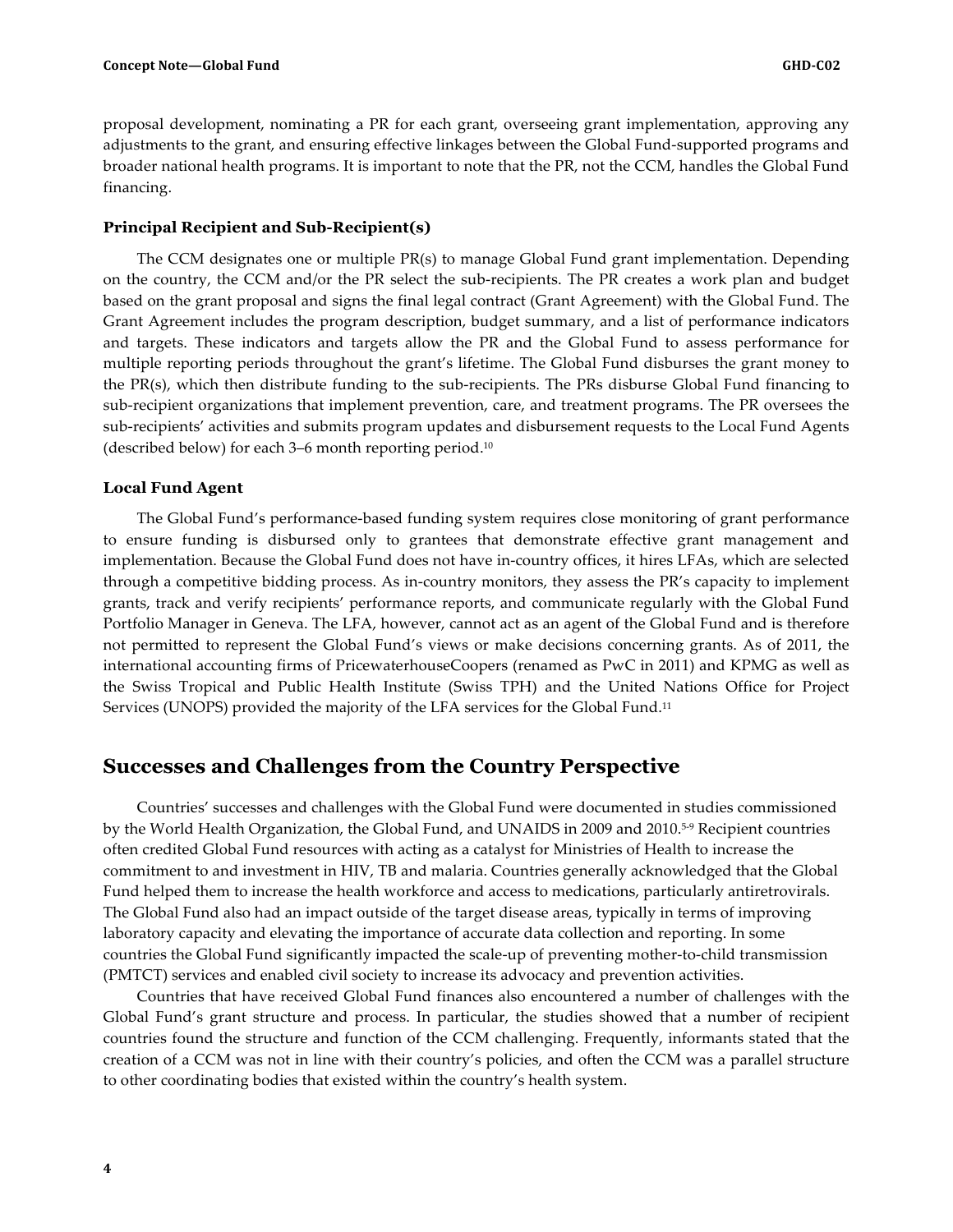Study informants suggested that the composition of the CCM's members was problematic for two main reasons: (1) it created conflicts of interest, and (2) it did not represent a sufficiently diverse array of stakeholders. Conflict of interest was reported among CCM members representing sub-recipient organizations; informants explained that members from sub-recipient organizations often found it difficult to maintain an impartial perspective, advocating for the interests of their respective organizations as opposed to serving as a representative of their sector as a whole. Some study participants thought that the Global Fund should play a mediating role in these types of conflicts and empower the CCM to address them more adequately. Study respondents also believed the Global Fund should have a mechanism to ensure that CCM membership adequately represented all stakeholders.

Some informants found the CCM's role and members' responsibilities unclear. A majority of informants thought that the Global Fund should provide more technical guidance on how the CCM should operate as well as increased support, including financial resources, to the CCM so that it could function more effectively. Some study respondents explained that the CCM's decision-making and fund recipient selection processes lacked transparency.

Country informants also stated that the Global Fund's performance management processes were unclear to implementers. Many informants found the reporting process a burden and demonstrated inability to complete Global Fund reporting; in many cases, the country did not have the capacity to report on grants. Overall, countries stated that they did not have adequate administrative or accounting capacity to manage Global Fund grants and large disbursements of money. Many informants noted that without an incountry Global Fund presence, miscommunication and delays in disbursement, reporting, and implementation were common challenges; frequent turnover of Fund Portfolio Managers in Geneva made it difficult for the CCM or PR to establish any sense of continuity or rapport with the Fund Portfolio Managers.

#### **2011 Changes to Global Fund Grants12**

#### *Eligibility*

Prior to launching the Round 11 Call for Proposals in August 2011, the Global Fund implemented new eligibility criteria for Global Fund grants (for details on the eligibility criteria, see **Exhibit 6**). Eligibility criteria take into account a number of local factors such as disease burden, counterpart financing as demonstrated by the government's financial commitment to a disease program, the involvement of an inclusive CCM, and the national income level as determined by the Global Fund Secretariat, drawing on information from the World Bank Income Classifications.

#### *Grant Architecture*

In the *Global Fund Results Report 2011*, the Global Fund acknowledged that it was evolving from focusing on rapid financing of targeted interventions for HIV, TB, and malaria to developing sustainable financing of national disease programs.12 In order to better facilitate national programs, the Global Fund will avoid funding project-based approaches in future financing rounds. The Global Fund has also revised its grant structure to better anticipate and manage risks effectively, particularly financial risks stemming from fraud and corruption.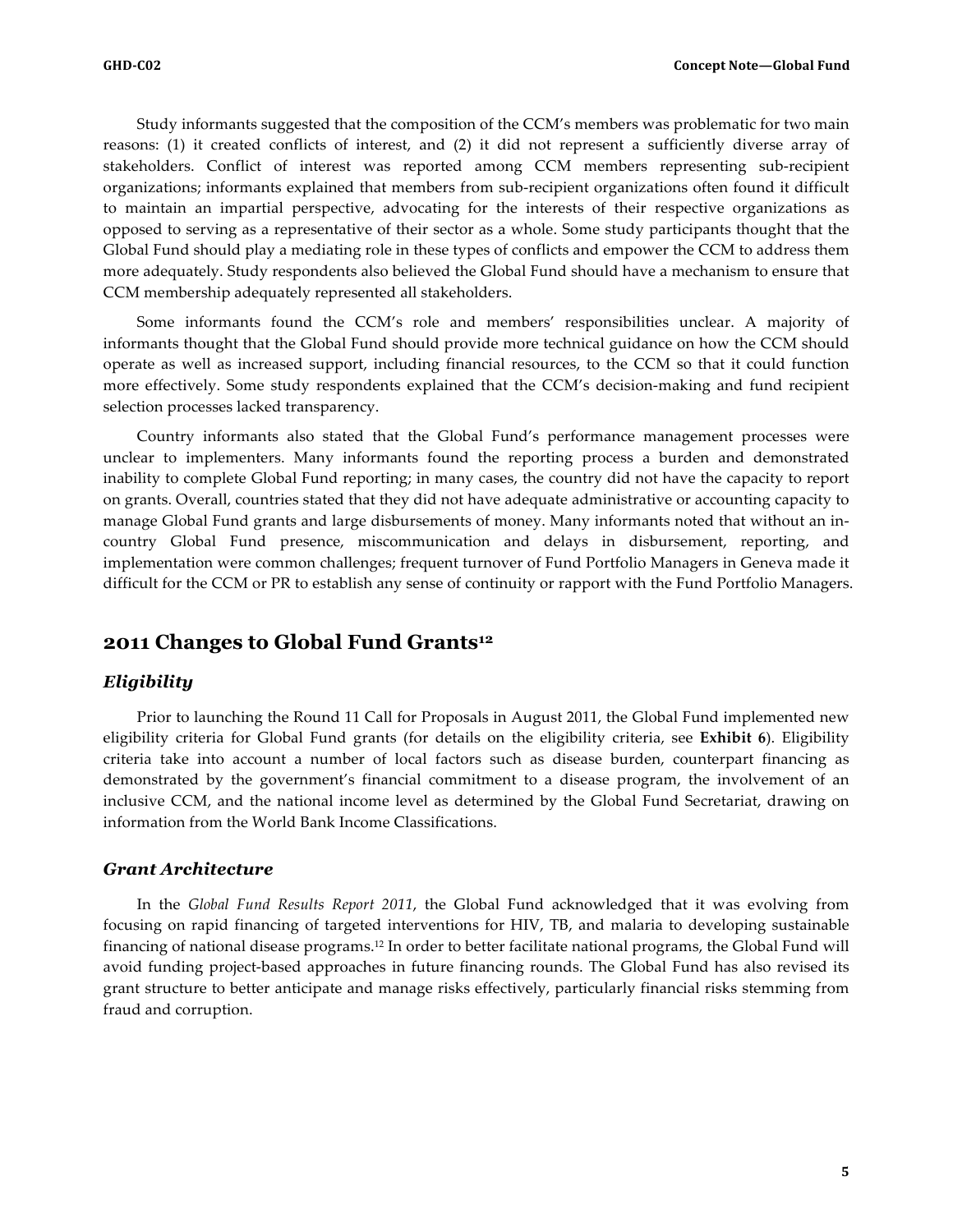#### *Grant Management*

The Global Fund has made a number of improvements to the grant management process with the goal of increasing the quality, efficiency, and effectiveness of grant management processes while continuing to apply performance-based funding principles.

The Global Fund has streamlined the grant management process for recipient countries in an effort to reduce the monitoring and reporting burden for PRs. Previously, PRs had to manage and report on multiple Global Fund disease-specific grants that may have been awarded during separate rounds. For example, the Ministry of Finance in Kenya served as the PR for TB grants in Rounds 2, 5, and 6, of which at any one time two grants ran concurrently between 2003 and 2011§. Moving forward, grants will be consolidated into a single stream of funding per PR per disease; thus, the Ministry of Finance in Kenya would have only one stream of TB funding from the Global Fund to manage and monitor at any one time. This single stream of funding will also allow funding applicants to submit new proposals that incorporate progress made through previous Global Fund grants.

An improved grant management process also allows grant performance reviews to be scheduled in alignment with national program reporting and review cycles. As opposed to assessing the impact of an individual grant, reviews are now intended to assess a portfolio of grants within the context of the entire health system.

#### *Country-Level Grant Structures*

The Global Fund has also changed the roles and responsibilities of the LFAs and CCMs to strengthen grant oversight and governance. The Global Fund has expanded and strengthened the role of the LFAs to focus on identifying and reporting fraud risks. In 2011 the Global Fund Board was reviewing revised guidelines for CCMs that would clarify roles and responsibilities, introduce new performance standards, and provide practical guidance for a range of functions, including how to manage conflicts of interest, ensure transparency and accountability, and promote alignment with other national coordination bodies. The Global Fund also introduced a new funding policy for CCMs in 2010 so that CCMs can apply for funds to address gender issues, to engage civil society and the private sector, or to improve oversight, alignment, and harmonization. The Global Fund also began working to improve CCM capacity by sponsoring regional meetings to share best practices; supporting tools to facilitate oversight and the tracking of program information; and encouraging better collaboration with technical partners. The Global Fund has also been working on a communications protocol, to be rolled out later in 2011, that will improve the quality, consistency, and frequency of operational communications among PRs, CCMs, the Secretariat, LFAs, and other partners.

#### **Strategy 2011–2016**

The majority of informants in the country case studies believed that the Global Fund had enhanced countries' capacity to improve the health outcomes of their people. To measure its own progress, the Global Fund established a set of measurable indicators with associated 2010 targets; by the end of 2010, Global Fund–supported programs had made significant progress toward these 2010 targets. The incorporation of more comprehensive approaches to improving health outcomes, which included programs that addressed

 $\overline{a}$ 

<sup>§</sup> More specifically, Round 5 overlapped with Rounds 2 and 6 during different time periods during 2003–2011. Additionally, the Ministry of Finance was the PR for the HIV and malaria grants as well as the TB grants.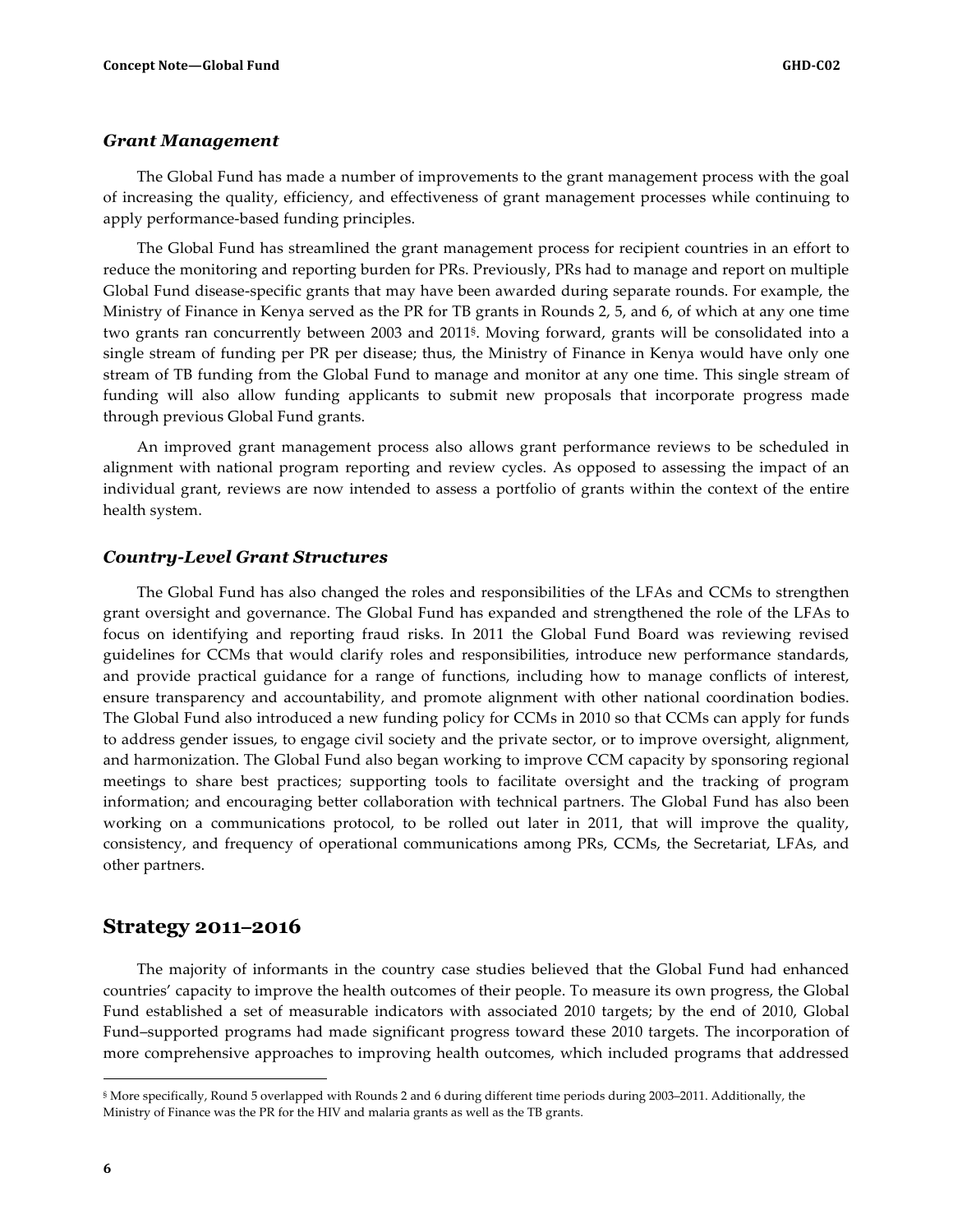community-based prevention, care and support, and health systems strengthening across the three different diseases.

The Global Fund has emphasized its ability to adapt and innovate to address both internal and external challenges. The core objectives of the Global Fund's strategy for 2011–2016 include:12

- ♦ To dramatically increase the number of lives saved and infections prevented in 2011–2016
- ♦ To maximize the benefits of investments beyond the fight against HIV, TB, and malaria, particularly for women and children
- ♦ To maximize value for money by increasing efficiency and effectiveness
- ♦ To promote human rights and equity
- To reinvigorate partnerships
- ♦ To intensify resource mobilization and ensure additional funding to consolidate the gains made to date

#### **Funding Outlook**

The Global Fund has a voluntary replenishment mechanism that is supposed to increase the predictability of Global Fund resources and support to countries, since countries pledge support to the Global Fund for a specific time period, typically two to three years. During the replenishment process, donors have the opportunity to hear about the Global Fund's future financing needs and decide on contributions. The Global Fund periodically holds replenishment meetings. A 2011 report from Médecins Sans Frontières stated that the Global Fund is facing a several billion dollar shortfall because of insufficient donor pledges at its 2010 replenishment conference and that, for the first time in its history, no new funding round will be approved in 2011. The report adds that in Round 10, in 2010, more than half of the HIV proposals were rejected and that the affected countries will now have to wait until 2012 for decisions on new proposals, with funding likely to be available only in 2013.13 The Global Fund projected it needed a minimum of USD 13 billion; as of November 2011, it had raised only USD 11.7 billion.14

The Global Fund has acknowledged that difficult global economic circumstances have impacted donor contributions. A new trend has emerged of a few donors not living up to their commitments. The most notable example is Italy, which has not paid any part of its 2009 and 2010 pledges of USD 183 million per year. In addition, Spain has paid only USD 134 million of the USD 250 million it pledged for 2010, and Ireland has paid only USD 11 million of the USD 48 million it pledged for 2010.15 Furthermore, the US is currently the largest donor to the Global Fund, but US congressional legislation dictates that the US will give no more than 33% of the total given by all countries to the Global Fund. Thus, if other donors do not give twice as much as the US is willing to give (USD 1.05 billion for the fiscal year ending September 30, 2011), the US contribution will be reduced.15

## **Further Reading**

www.aidspan.org "A Beginner's Guide to the Global Fund"

AIDSPAN is the self-described "watchdog" of the Global Fund; based in Kenya, the organization provides information on leadership, decision making, and grants that can help countries or organizations navigate the Global Fund's financing stream. AIDSPAN's activities include transparency projects, a series of publications that offer news about the Global Fund, web tools that report on the progress of Global Fund grants around the world, and other forms of technical assistance.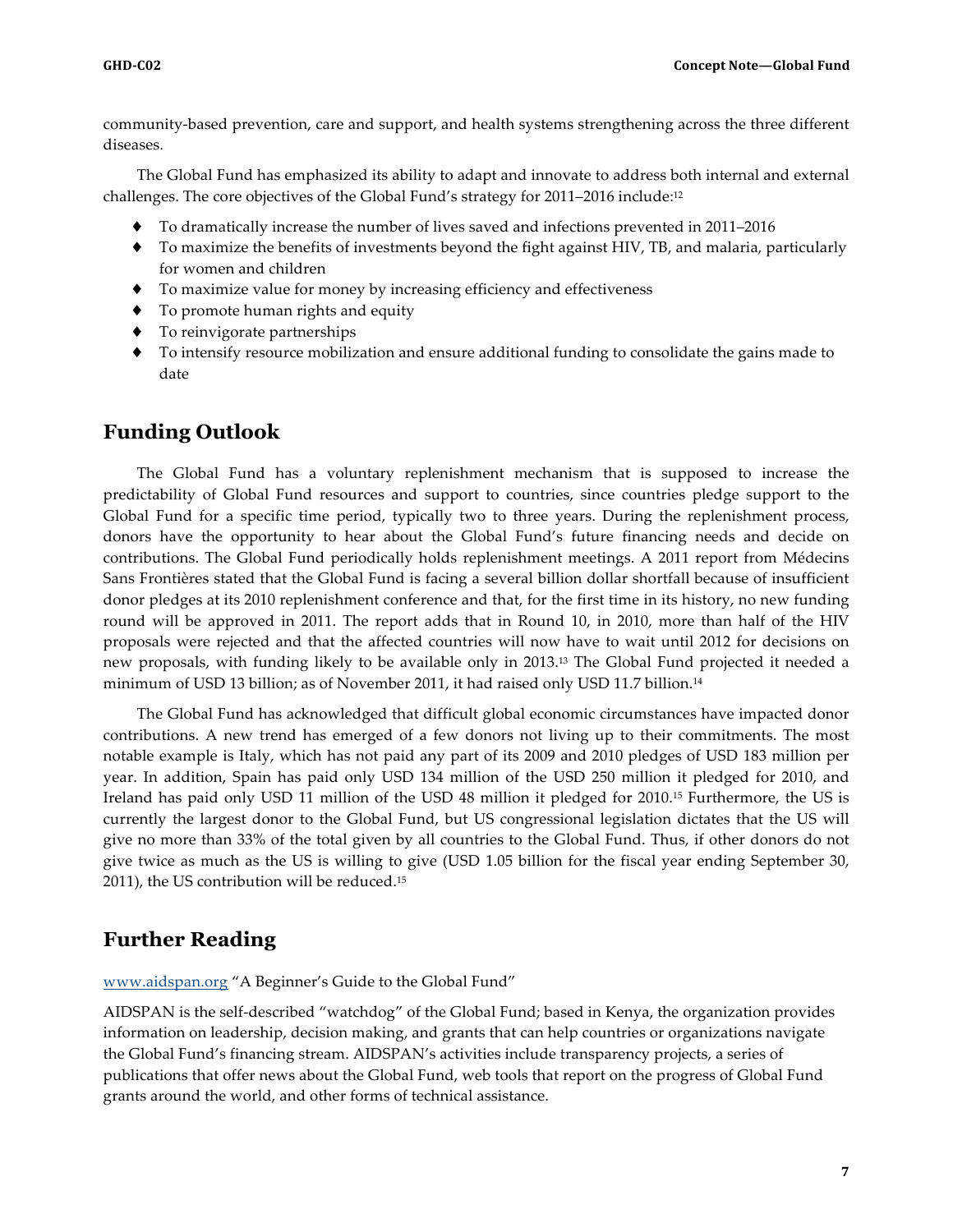#### www.theglobalfund.org

This website serves as the main public interface to the Global Fund's activities. At this website, countryspecific information about grant performance, award amount, and in-country Principal Recipients and subrecipients are available. This portal provides important information for people just learning about the Global Fund as well as individuals working on Global Fund–sponsored projects.

www.cgdev.org "An Overview of the Global Fund to Fight AIDS, TB and Malaria"

Founded in 2001, the Center for Global Development (CGD) is a think tank that documents and analyzes "… how rich country policies impact people in the developing world." CDG has a wide range of research topics and initiatives. CGD also maintains the Commitment to Development Index, which is a tool designed to show how much support rich countries are giving to poor countries.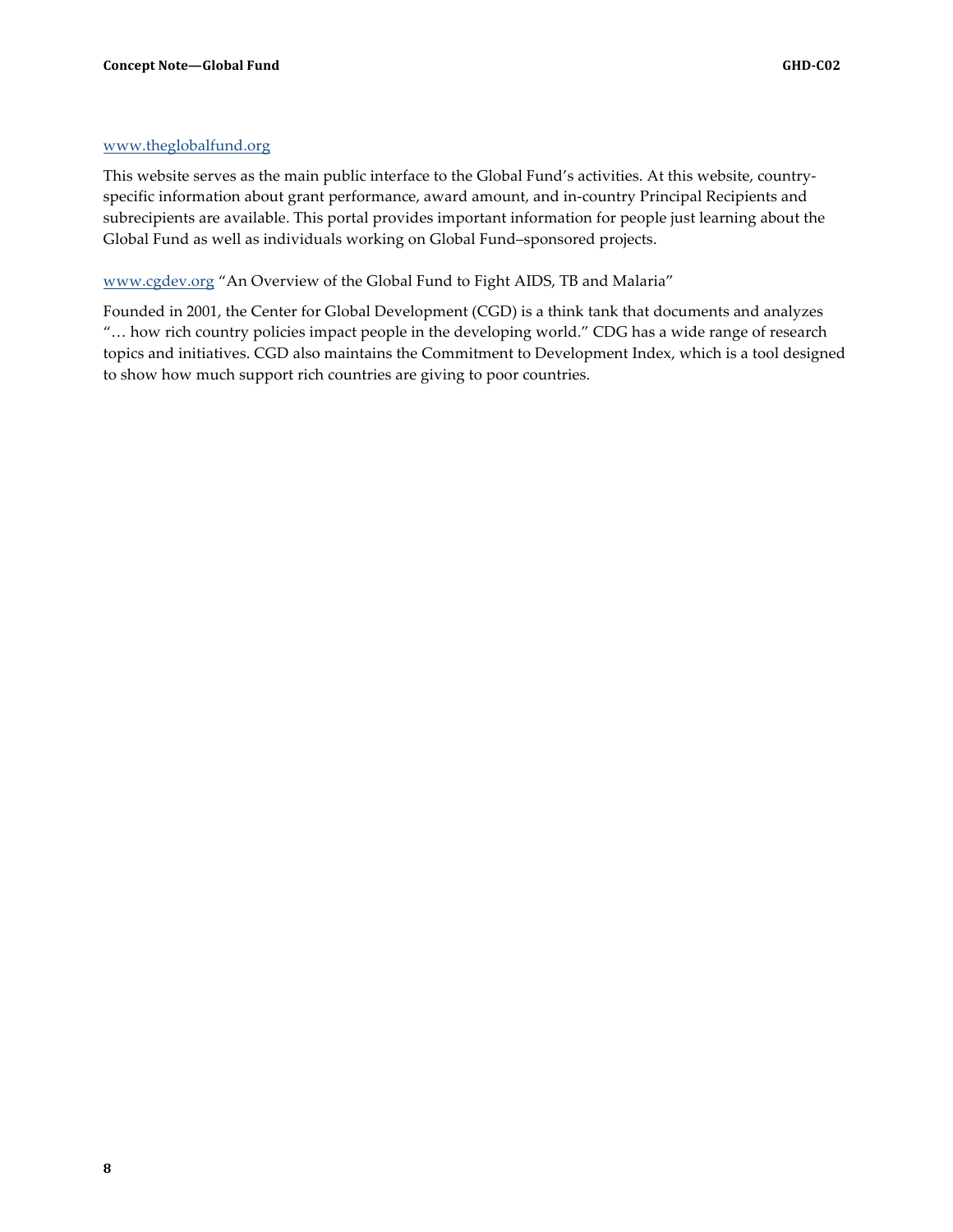| Indicator                                                                                         | Asia        | Eastern<br><b>Europe</b> and<br><b>Central Asia</b> | Latin<br>America and<br>Caribbean | Middle<br>East and<br><b>North</b><br>Africa | Sub-<br>Saharan<br>Africa | <b>Total</b>  |
|---------------------------------------------------------------------------------------------------|-------------|-----------------------------------------------------|-----------------------------------|----------------------------------------------|---------------------------|---------------|
| HIV testing and<br>counseling sessions<br>provided                                                | 38,000,000  | 32,000,000                                          | 13,000,000                        | 1,500,000                                    | 62,000,000                | 150,000,000   |
| HIV-positive pregnant<br>women receiving ARV<br>prophylaxis for<br><b>PMTCT</b>                   | 77,000      | 32,000                                              | 19,000                            | 10,000                                       | 860,000                   | 1,000,000     |
| <b>Basic care and support</b><br>services provided to<br>orphans and other<br>vulnerable children | 330,000     | 28,000                                              | 30,000                            | 40,000                                       | 4,600,000                 | 5,100,000     |
| Condoms distributed                                                                               | 290,000,000 | 180,000,000                                         | 460,000,000                       | 87,000,000                                   | 1,700<br>,000,000         | 2,700,000,000 |
| <b>Cases of sexually</b><br>transmitted infections<br>treated                                     | 1,700,000   | 200,000                                             | 3,200,000                         | 2,000,000                                    | 2,500,000                 | 9,700,000     |
| <b>TB/HIV</b> services<br>provided                                                                | 310,000     | 160,000                                             | 32,000                            | 6,900                                        | 1,900,000                 | 2,400,000     |
| New smear-positive<br>TB cases detected and<br>treated                                            | 5,100,000   | 280,000                                             | 180,000                           | 210,000                                      | 1,900,000                 | 7,700,000     |
| People treated for<br>multidrug-resistant<br><b>TB</b>                                            | 4,300       | 16,000                                              | 14,000                            | 520                                          | 8,400                     | 43,000        |
| Insecticide-treated<br>nets distributed                                                           | 29,000,000  | 240,000                                             | 1,400,000                         | 13,000,000                                   | 110,000,000               | 160,000,000   |
| Cases of malaria<br>treated                                                                       | 12,000,000  | 10,000                                              | 470,000                           | 16,000,000                                   | 140,000,000               | 170,000,000   |
| Indoor residual<br>spraying services                                                              | 1,200,000   | 620,000                                             | 130,000                           | 1,100,000                                    | 28,000,000                | 31,000,000    |
| Community-based<br>prevention activities                                                          | 62,000,000  | 22,000,000                                          | 26,000,000                        | 14,000,000                                   | 63,000,000                | 190,000,000   |
| Care and support<br>services                                                                      | 2,000,000   | 480,000                                             | 1,000,000                         | 75,000                                       | 8,000,000                 | 12,000,000    |

## **Exhibit 1** *Results from Global Fund-supported Programs by Region, 2002–2010*

Source: Adapted from Global Fund 2011 Results Report.

(http://www.theglobalfund.org/documents/publications/progress\_reports/Publication\_2011Result s\_Report\_en.pdf).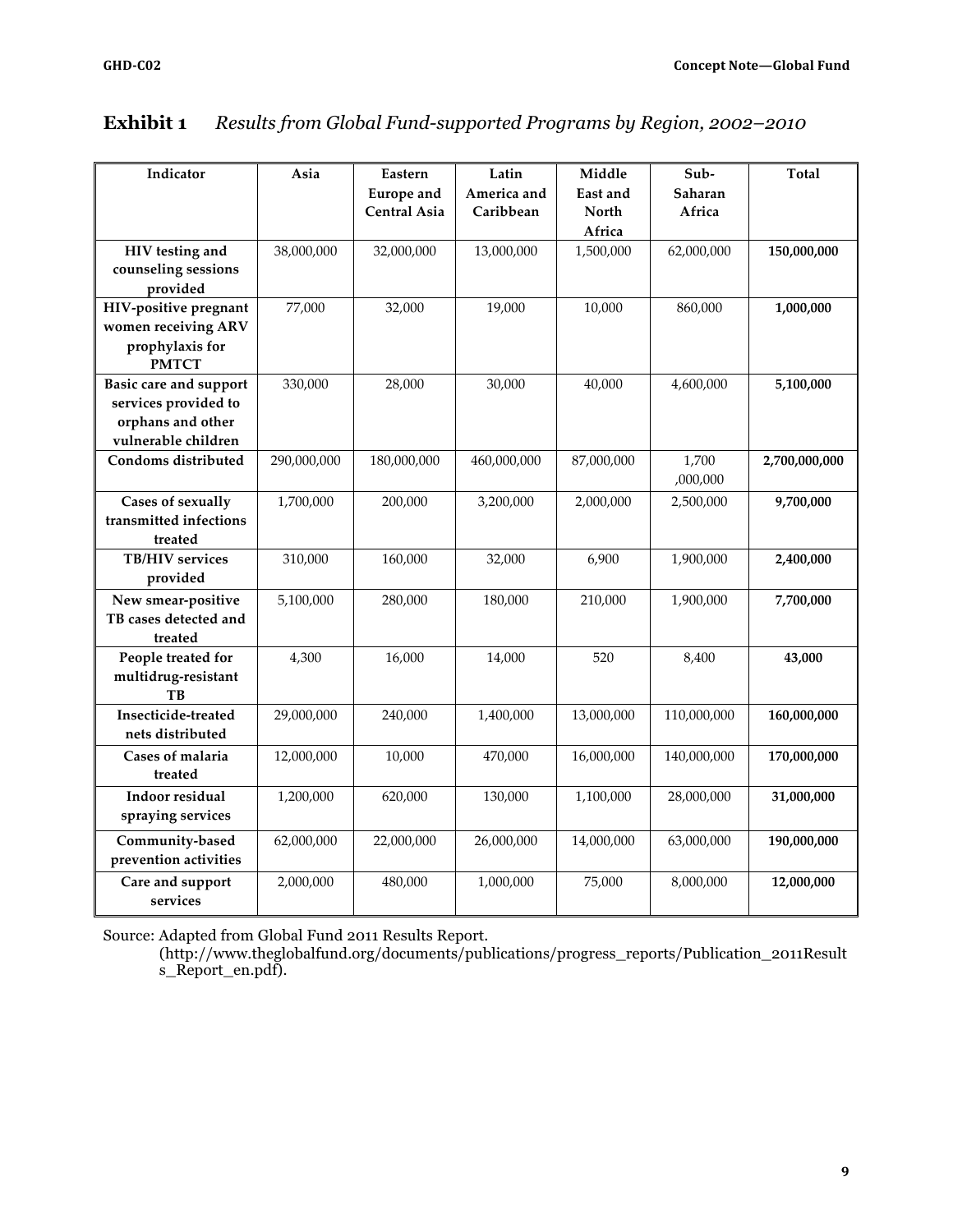

## **Exhibit 2** *Contributions from Top 20 Public Donors, 2001–2010*

Source: Global Fund. Donor Government Statistics. http://www.theglobalfund.org/en/donors/statistics/.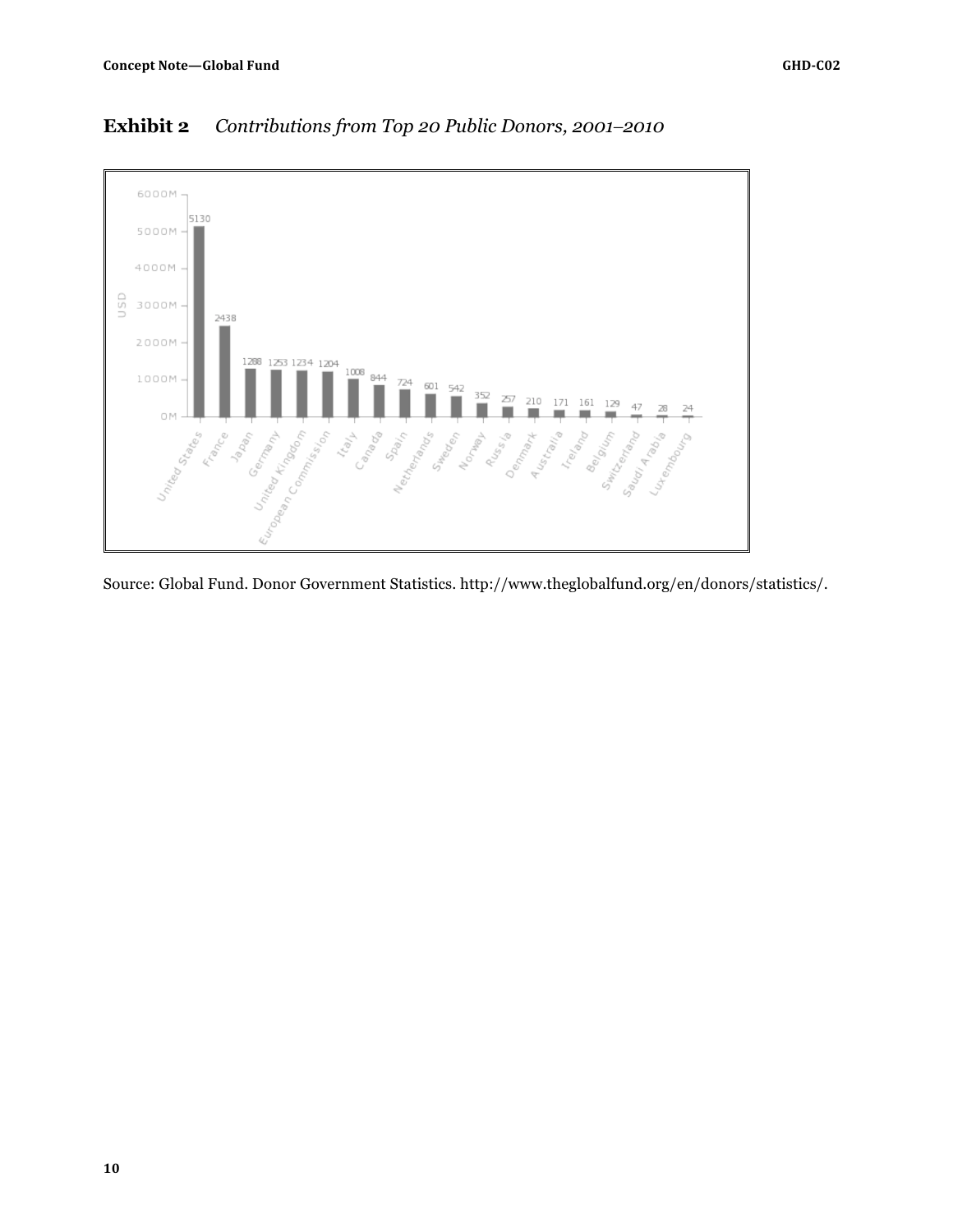#### RESULTS ACHIEVED BY GLOBAL FUND-SUPPORTED PROGRAMS AGAINST TARGETS FOR KEY SERVICES (2010) People currently receiving antiretroviral therapy 100% 120% HIV testing and counseling sessions provided HIV-positive pregnant women receiving ARV prophylaxis for PMTCT 94% Basic care and support services provided to orphans and other vulnerable children 120% Condoms distributed 94% Cases of sexually transmitted infections treated 93% 120% TB/HIV services provided 90% New smear-positive TB cases detected and treated People treated for multidrug-resistant TB 71% Insecticide-treated nets distributed 64% 64% Cases of malaria treated 92% Indoor residual spraying services provided Community-based prevention activities provided 120% 120% Care and support services provided Person-episodes<sup>1</sup> of training for health or community workers 117%  $0\%$ 100% Notes: Performance for individual indicators is capped at 120 percent to ensure 1 A person-episode of training is the number of health and community workers who have that strong performance on a single indicator does not overly influence the average. participated in training sessions, noting that any one individual may have attended more than one session.

## **Exhibit 3** *Global Fund–Supported Program Results*

Source: *Making a Difference*, Global Fund 2011 Results Report.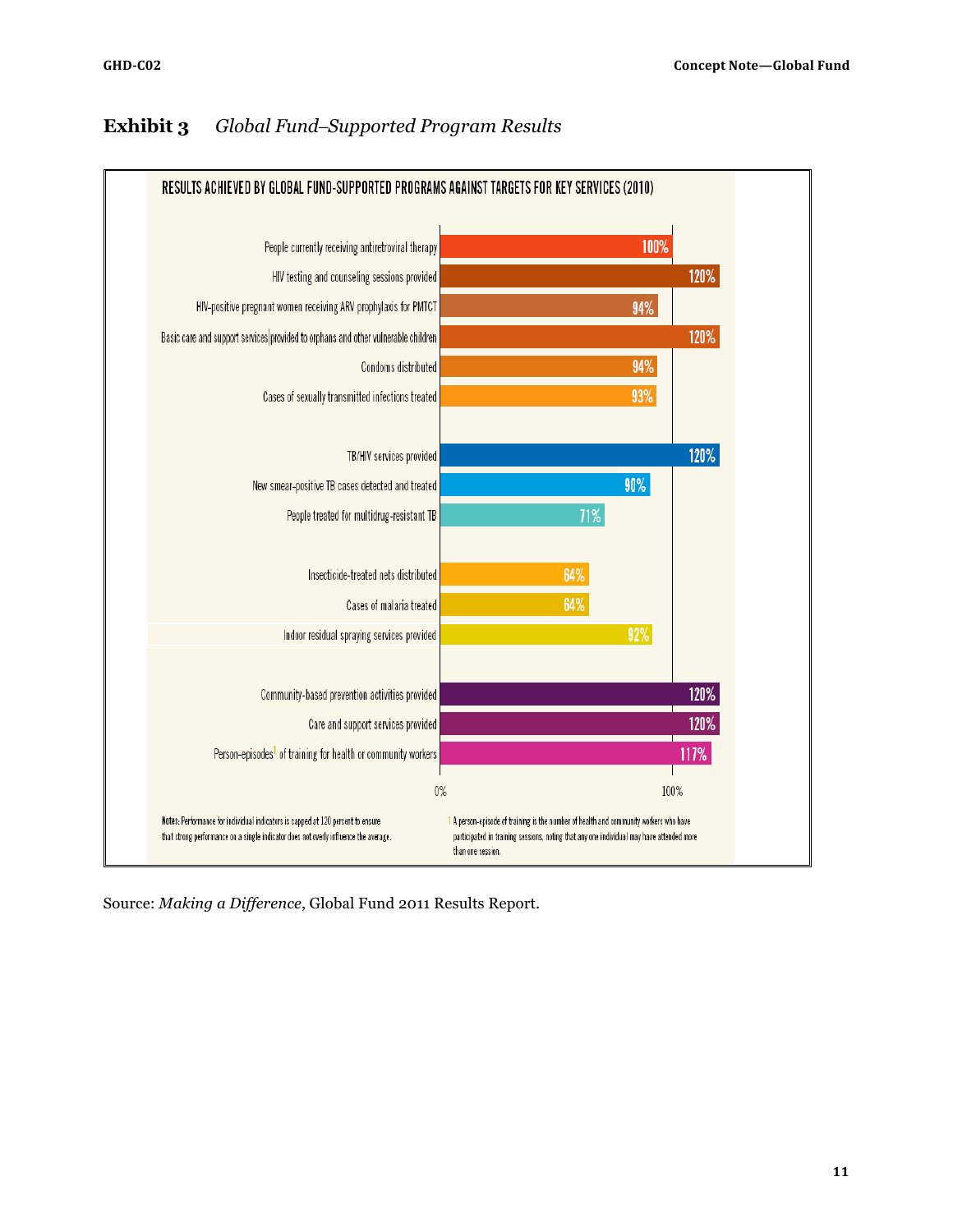|                            | Proposal<br>Development | Grant<br>Negotiation | Performance-<br><b>Based</b><br><b>Disbursements</b> | Grant<br>Renewals<br>Phase 2 | Grant<br>Renewals<br>Rolling<br>Continuation<br>Channel |
|----------------------------|-------------------------|----------------------|------------------------------------------------------|------------------------------|---------------------------------------------------------|
| Country                    |                         |                      |                                                      |                              |                                                         |
| Coordinating               |                         |                      |                                                      |                              |                                                         |
| Mechanism                  |                         |                      |                                                      |                              |                                                         |
| <b>Principal Recipient</b> |                         |                      |                                                      |                              |                                                         |
| Subrecipient               |                         |                      |                                                      |                              |                                                         |
| <b>Board</b>               |                         |                      |                                                      |                              |                                                         |
| <b>Technical Review</b>    |                         |                      |                                                      |                              |                                                         |
| Panel                      |                         |                      |                                                      |                              |                                                         |
| Secretariat                |                         |                      |                                                      |                              |                                                         |
| <b>Local Fund Agent</b>    |                         |                      |                                                      |                              |                                                         |
|                            |                         |                      |                                                      |                              |                                                         |

## **Exhibit 4** *Key Actors' Involvement in the Pillars of the Grant Life Cycle*



Country entities Global Fund entities Optional Involvement

Source: Adapted from the Global Fund, Key Actors in Performance Based Financing.

http://www.theglobalfund.org/en/performancebasedfunding/actors/?lang=en. Accessed 20 June 2011.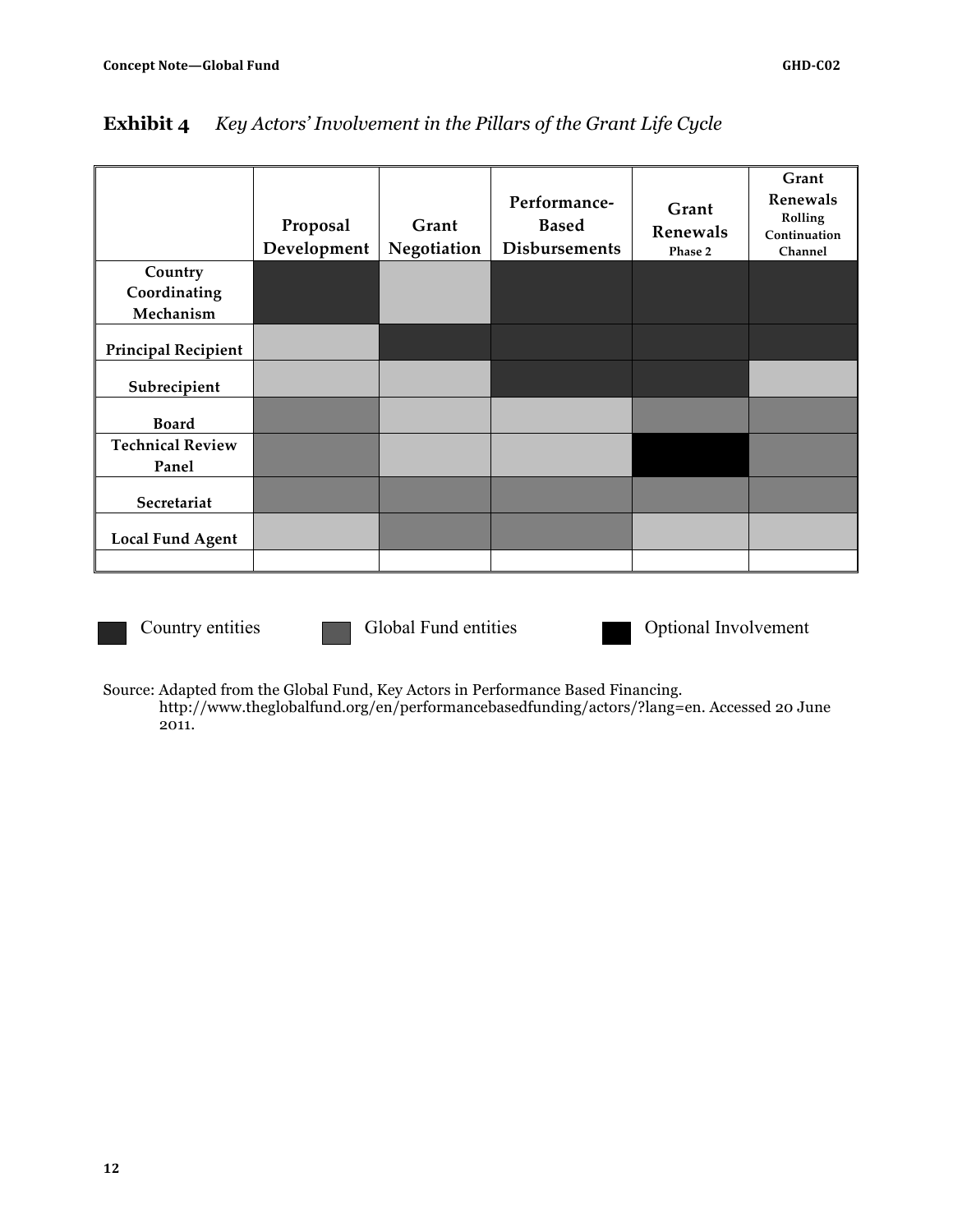# **Call for Proposals** Screening **Technical Review Board Approval** Options for Appeal

## **Exhibit 5** *Global Fund Grant Application and Approval Process*

The following is a brief description of the Global Fund application process:

- 1. **Global Fund Secretariat announces a call for proposals.**
- 2. **Country Coordinating Mechanism (CCM) prepares a proposal** based on local needs and financing gaps (applications are also accepted from a Regional Coordinating Mechanism (RCM), Regional Organization (RO) and, in certain circumstances, Sub-CCMs and Non-CCMs). As part of the proposal, the CCM nominates one or a few Principal Recipients (PR). In many cases, development partners assist in the preparation of proposal.
- 3. **Secretariat screens proposals for eligibility and completeness**; forwards all eligible proposals to the Technical Review Panel (TRP) for consideration.
- 4. **TRP reviews all eligible proposals for technical merit and makes one of four recommendations** to the Global Fund Board: Category 1 - recommended for approval without changes (and no or only minor clarifications); Category 2 - recommended for approval provided that clarifications or adjustments are met within a limited timeframe; Category 3 - not recommended for approval in its present form but strongly encouraged to resubmit following major revision, taking into consideration the TRP's comments; and Category 4 - rejected.
- 5. **Board approves grants** based on technical merit and availability of funds.
- 6. An Internal Appeal Mechanism allows applicants whose proposals were rejected in two consecutive rounds to appeal the second decision.

Following grant approval, these steps need to be completed before the funds are disbursed to the PR and grant-funded activities can begin:

- 1. Respond to enquiries from the Technical Review Panel.
- 2. Confirmation of the PR.
- 3. Selection of the LFA.
- 4. PR Assessment.
- 5. Finalize budget, workplan and performance indicators.
- 6. Negotiate Grant Agreement (involves Global Fund, LFA and PR)
- 7. Sign Grant Agreement.
- 8. PR requests first disbursement of funds.

Sources: Adapted from Global Fund and Aidspan. http://aidspan.org/documents/guides/aidspanimplementation-guide-volume-1-revised-en.pdf.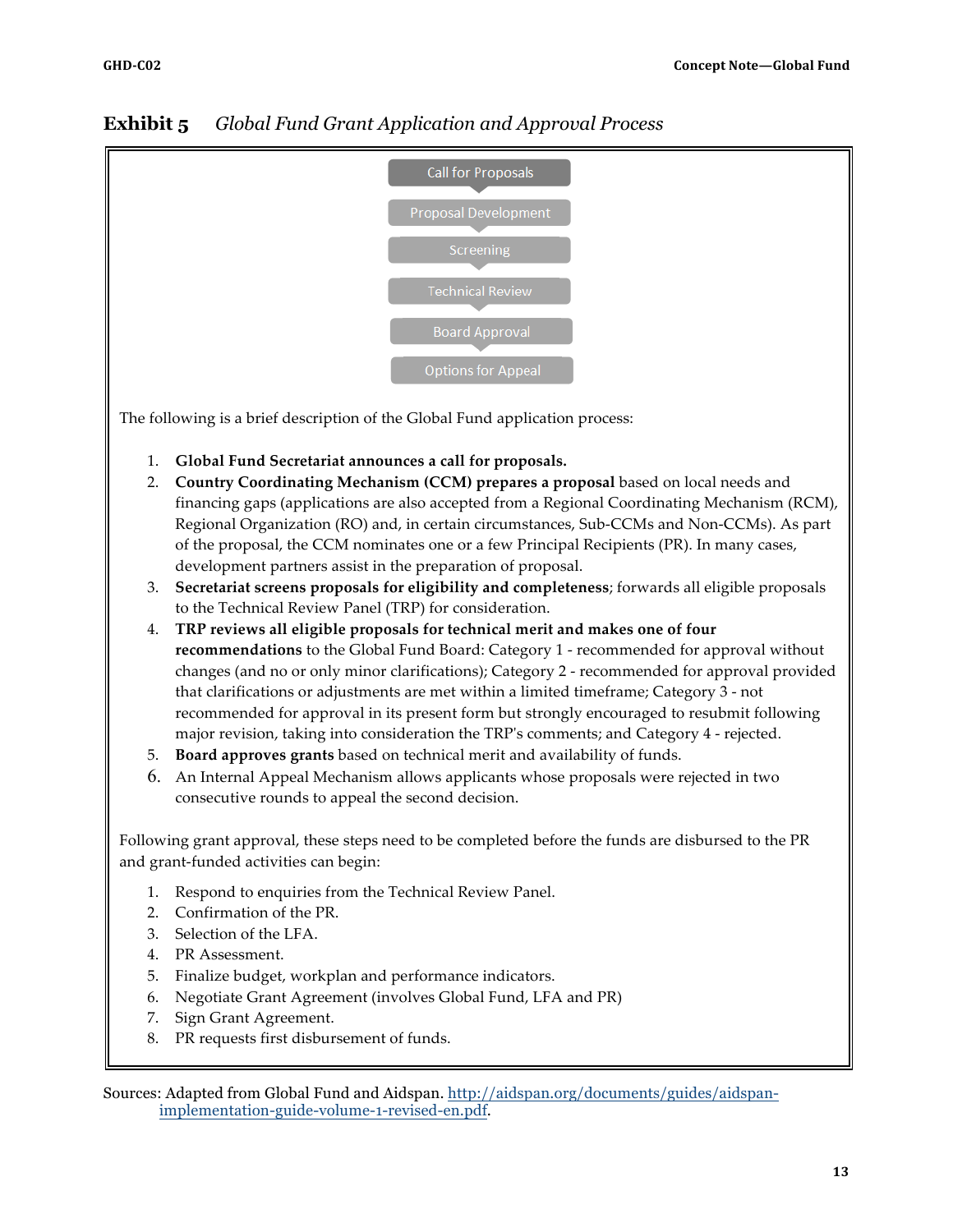## **Exhibit 6** *Income and Disease Burden Criteria for Global Fund Eligibility*

**Income Level**: The income classification groups shall be determined by distinct categories as follows:

- 1. Low-income countries (LICs) shall be eligible without specific restriction.
- 2. Lower-middle-income countries (LMICs) shall be split into two income groups using as a cut-off the midpoint of the range of GNI per capita for LMICs as reported by the World Bank. Countries at the midpoint or below the midpoint shall, for the purposes of this Policy, be described as "Lower LMICs" and those above the midpoint as "Upper LMICs."
- 3. Upper-middle-income countries (UMICs) will be evaluated for eligibility based upon their respective disease burden.
- 4. High-income countries (HICs) shall be ineligible to apply for funding through a single country application.

**Disease Burden**: Regardless of disease burden, all LICs and LMICs shall be eligible to apply for funding for HIV and AIDS, TB, malaria, and/or Cross-cutting Health Systems Strengthening. UMICs shall only be eligible to apply for funding for the disease(s) in which their reported disease burden is high.

The Global Fund also introduced requirements for increased government funding between disbursements termed counterpart financing. All countries applying to the Global Fund through a CCM are required to meet a minimum threshold for government contributions relative to those from the Global Fund. The minimum threshold for counterpart financing varies by income level: 5% for LICs, 20% Lower LMICs, 40% for Upper LMICs, and 60% for UMICs. Additionally, governments must also increase relative contributions each year to both the disease program and the health sector.

Source: Policy on Eligibility Criteria, Counterpart Financing Requirements, and Prioritization of Proposals for Funding from the Global Fund, 2011.